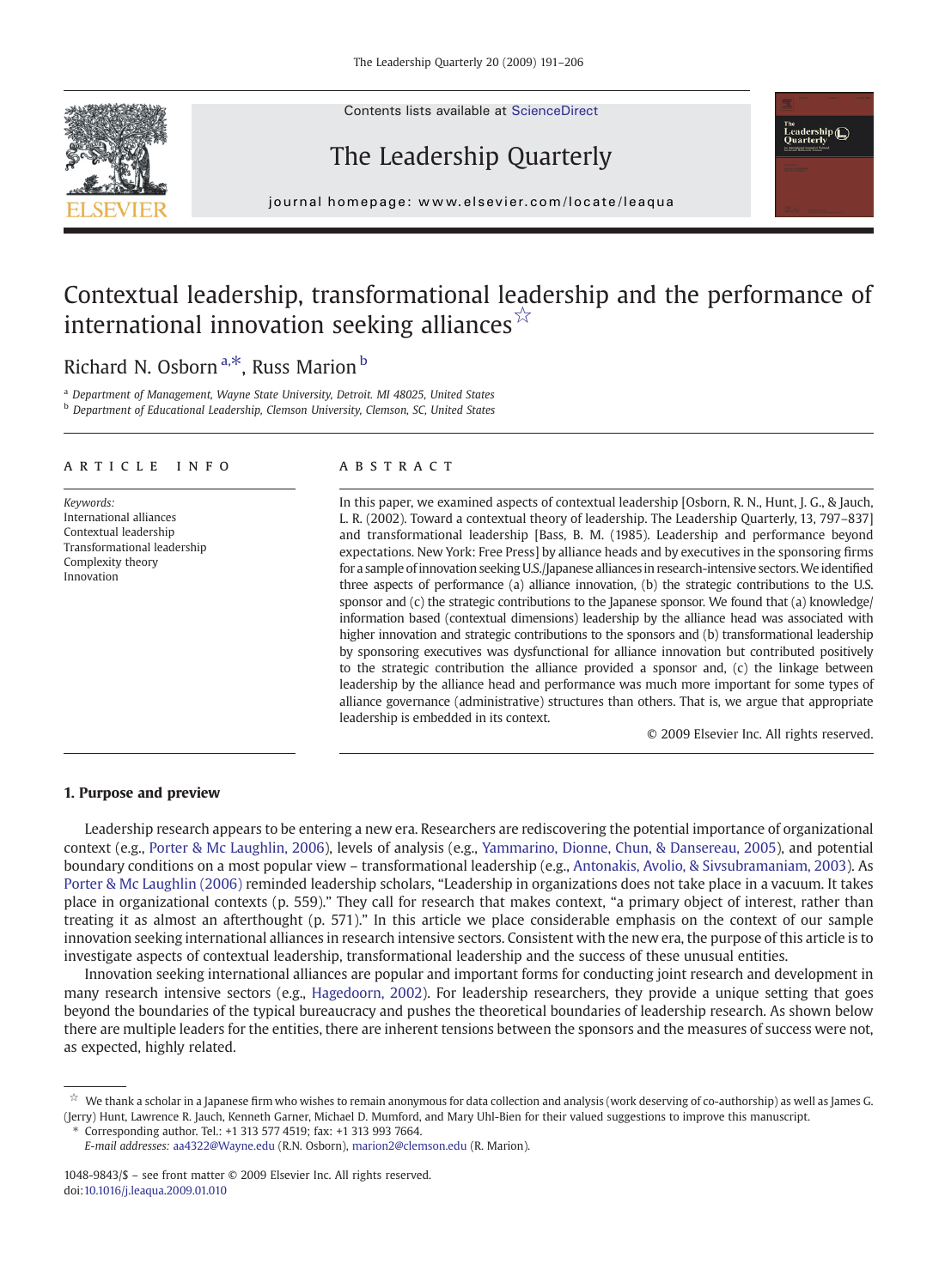While several alliance scholars have recently speculated that leadership is a key to their success (e.g., [Ellis, 1996; Huxham &](#page--1-0) [Vangen, 2000; Judge & Ryman, 2001; Li, Xin, Tusi, & Hambrick, 1999](#page--1-0)), leadership in and for these entities has yet to be studied with the methods and instruments most commonly used by leadership scholars. In examining these entities for potential leadership influences, it was also necessary to investigate the "three party" view of alliance success (each sponsor plus the alliance itself) and to detail the types of governance (administrative) structures used. Consistent with the three party view we found that strategic contributions to the sponsors and the goal attainment for the alliance were separable and not highly related. Further, we found the superiority of an unusual administrative form – an administrative form that favors specific influence attempts drawn from the contextual view of leadership.

For many leadership researchers, this article will be of interest because there were some unusualfindings regarding transformational leadership. Specifically, we postulated and found that while the transformational leadership of sponsoring executive was functional for the strategic contribution to their sponsoring firms, it was dysfunctional for the innovation of the alliance. We discuss these findings in terms of potential boundary conditions on transformational leadership in new cooperative forms emerging in the global economy.

In regard to the contextual leadership literature, we found support for the importance of knowledge and information based influence attempts and the interplay between contextually based leader influence attempts and the setting for all aspects (the three parties) of alliance success.

In a contextual view leadership is embedded in the context; that is the demands, constraints and choices for leaders stem from the context. Thus, we will first discuss the sample entities, chart the unusual character of innovation seeking alliances and take particular care to delineate three separate aspects of alliance success. This approach is somewhat unusual in leadership studies because many studies draw performance expectations from the analysis of senior leaders or merely select a performance measure commonly used in the sample units (see [Osborn et al., 2002,](#page--1-0) for a discussion). After a discussion of alliances we will then develop specific hypotheses, detail the methods, present results and discuss the findings.

#### 2. International innovation seeking alliances

### 2.1. What are alliances

An international corporate alliance is defined here as, "a publicly recognized exchange and/or joint value creation arrangement between two or more firms (sponsors) that are headquartered in separate nations where (a) the area for exchange and/or joint value creation is specified and, (b) the arrangement is expected to cover several distinct transaction periods (see [Osborn,](#page--1-0) [Hagedoorn, Denekamp, Duysters, & Baughn, 1998:](#page--1-0) 618)." While extremely important in research intensive economic sectors, alliances are inherently unstable and prone to a premature demise (see [Hagedoorn, 2002; Osborn et al., 2002](#page--1-0)).

All of the sample alliances examined in this paper are comparatively small, but they are far from simple entities. While all had relative stability in their leadership structure (an identified head of the alliance and a sponsoring executive from each sponsor), most had a comparatively small core of dedicated scientists and engineers with a larger number of scientists temporarily assigned to the alliance at any given time. Thus, over time the composition of the scientists and engineers working in the alliance could vary substantially. Further, in all cases the scientists and engineers in the alliances were a mix of U.S. and Japanese citizens.

#### 2.2. Tension and the performance demands on leaders

A most important feature of alliances as noted by [Huxham & Vangen \(2000\),](#page--1-0) is the tension between the sponsoring firms arising from "differences between (the sponsoring) parties on, for example, organizational purpose, procedures and structures, professional languages, accountabilities and power" (p. 1161). For alliances where the sponsoring firms are from different nations, as in this study, one needs to add a host of economic, institutional, socio-cultural and language challenges.

There is further tension due to the dual demands placed on innovation seeking alliances for exploration (innovation) and exploitation (strategic return) (see [Vanhaverbeke, Beerkens, & Duysters, 2004\)](#page--1-0). Essentially sponsors want to quickly exploit any learning gained from the alliance for their own strategic purposes while the alliance itself was charged with exploration to develop innovations. This natural tension is also reflected in other studies of alliances and has lead to what is known as a three party view of alliance performance ([Robins, Tallman, & Fladmoe-Lindquist, 2002\)](#page--1-0).

For the current sample the three party view refers to the interests of the alliance (and alliance head) plus each of the sponsoring firms (and their respective sponsoring executives). The three party view is also consistent with other analyses of organizational effectiveness. Specifically, the alliance can be judged on its primary goal, or what [Sirmon & Lane \(2004\)](#page--1-0) labeled as its achievement on "primary value creating activities (p. 308)." In this study, the alliance's primary value creating activity is innovation. There is ample evidence in the alliance literature to support assessment of alliance goal accomplishment as an important aspect of alliance performance (e.g., [Dhanaraj,](#page--1-0) [Lyles, Stensma, & Tihanyi, 2004](#page--1-0)). Several studies suggest that at least two of the alliance parties (one executive in one of the sponsors and the alliance head) often agree on the degree of alliance goal attainment [\(Steensma & Corley, 2000\)](#page--1-0).

The sponsoring firms for an alliance are both the primary contributors to, and the intended primary beneficiaries of, the alliance's activities (e.g., [Blau & Scott, 1962](#page--1-0)). Thus, firms sponsor alliance arrangements to increase their competitive stature (e.g., [Kogut, 1988;](#page--1-0) [Osborn et al., 1998\)](#page--1-0). Sponsoring executives in the parent firms may expect an international alliance to contribute directly to their firm's strategy (e.g., [Ellis, 1996](#page--1-0)). Where an alliance is established to pursue innovation, sponsors may not exclusively seek immediate shortterm profits, production efficiencies or market share increases from the cooperation. Instead, sponsors may seek a more generalized contribution to their overall innovative capacity (e.g., [Hagedoorn, 2002](#page--1-0)).